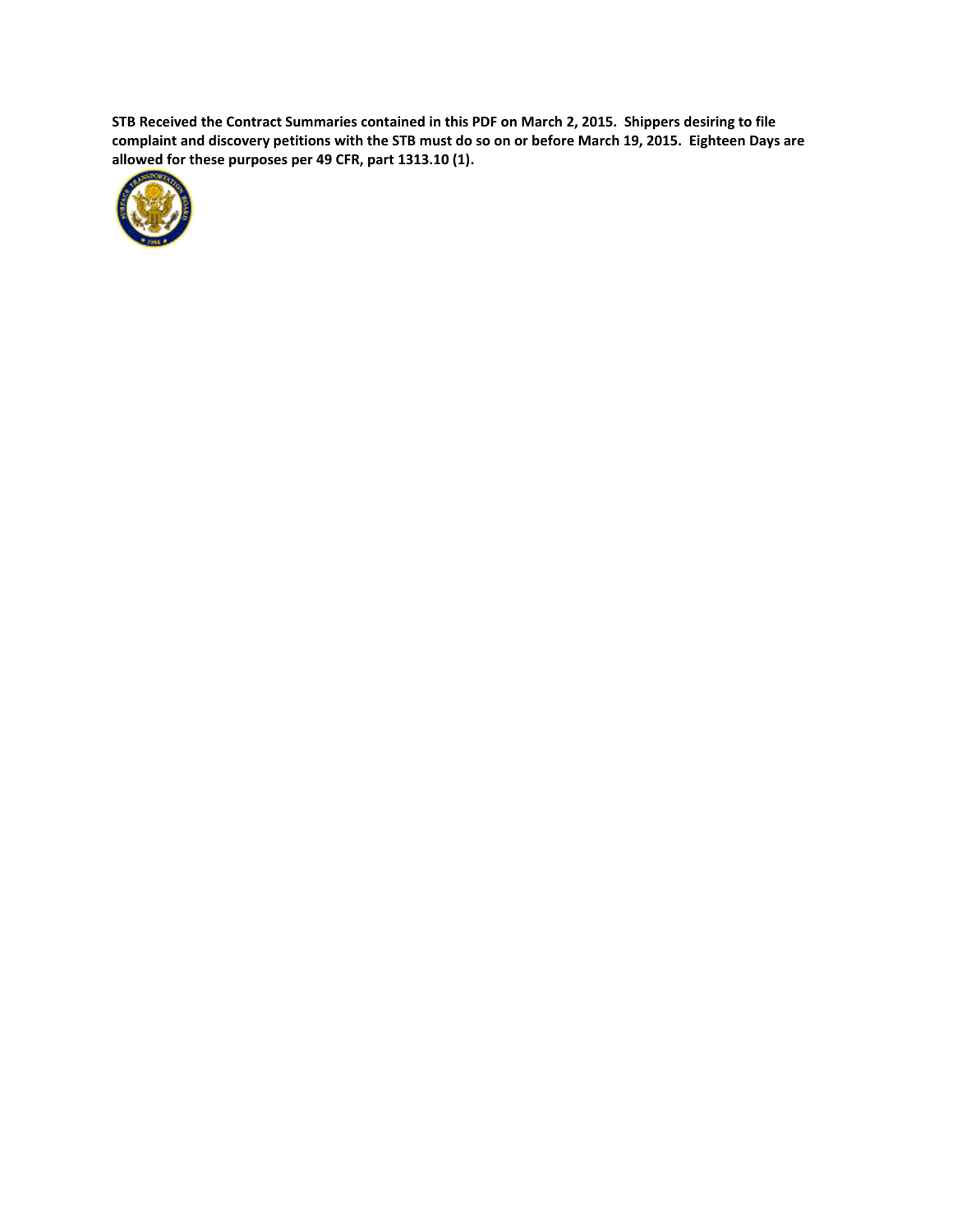BNSF 5928 Transmittal Master, Amy to: 'agri.contracts@stb.dot.gov' 03/02/2015 12:34 PM  $Cc^{\dagger}$ "Samuelson, Nannette", "Mitchell, Corlysia A", "Lara, Melanie" Hide Details From: "Master, Amy" <Amy.Master@BNSF.com> To: "'agri.contracts@stb.dot.gov'"  $\leq$ agri.contracts@stb.dot.gov> Cc: "Samuelson, Nannette" <Nannette.Samuelson@bnsf.com>, "Mitchell, Corlysia A" <Corlysia.Mitchell@bnsf.com>, "Lara, Melanie" <Melanie.Lara@BNSF.com>

1 Attachment



Have a Safe Day,

Amy Master BNSF Railway Sr. Rate Analyst- Ag Marketing (817) 867-6731 (817) 352-7933 (fax)

#### CONFIDENTIAL NOTICE:

This message is intended only for the use of the individual or entity to which it is addressed and may contain information that is privileged, confidential and exempt from disclosure under applicable law. If the reader of this message is not the intended recipient, or the employee or agent responsible for delivering the message to the intended recipient, you are hereby notified that any dissemination, distribution or copying of this communication is strictly prohibited. If you have received this message in error, please delete this message from all computers and notify us immediately by return mail, phone (817-867-6731) or fax (817-352-7933). Thank you.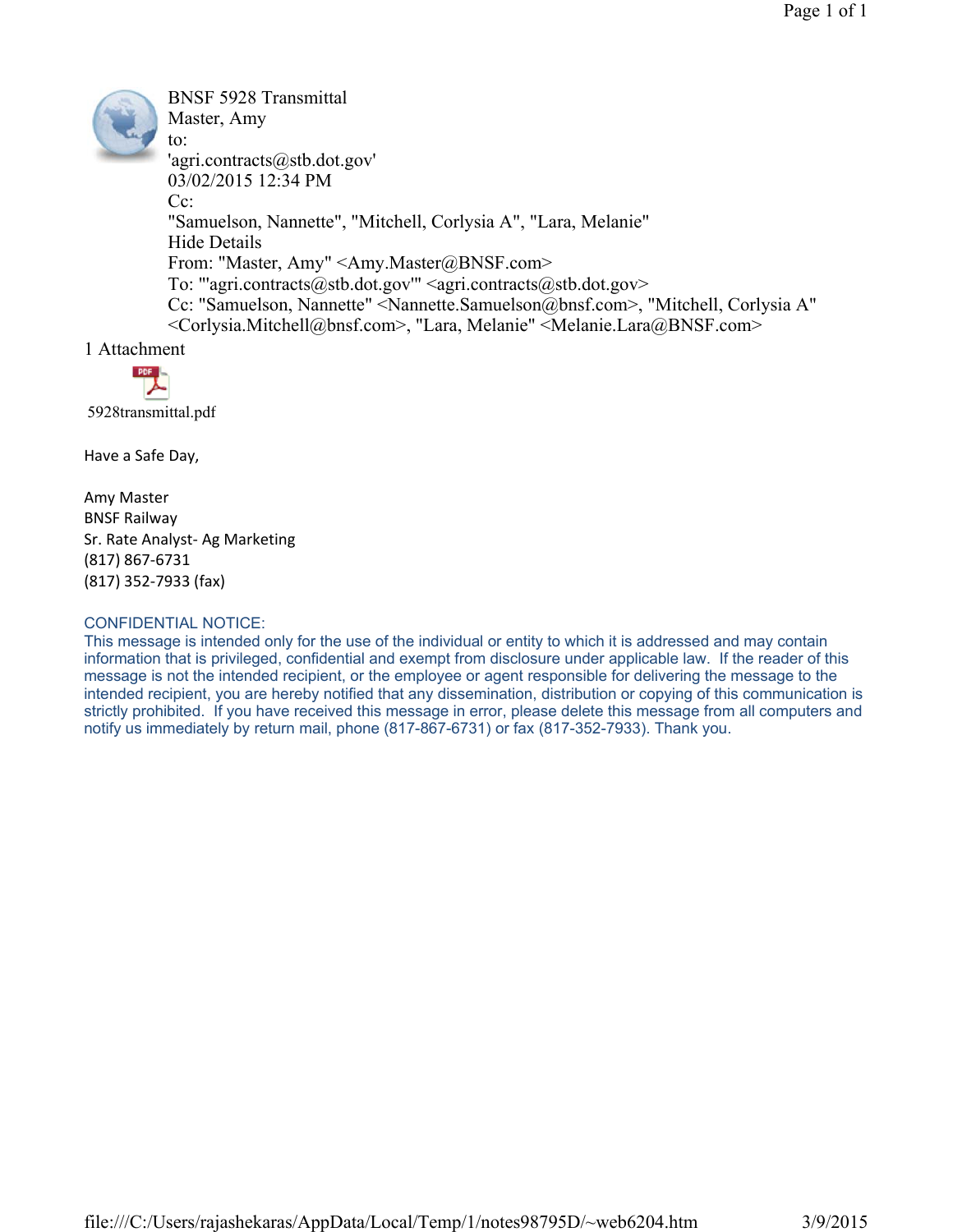

# BNSF Railway Company **ISSUED BY**

|                                                   |              | Amy Master               |
|---------------------------------------------------|--------------|--------------------------|
| <b>Transmittal Number:</b>                        | 5928         | <b>BNSF Contracts</b>    |
| <b>Account Number:</b><br><b>Number of Items:</b> | 661          | PO Box 961069            |
|                                                   | Д            | Ft. Worth, TX 76161-0069 |
| O: The Surface Transportation Board               | <b>Data:</b> |                          |

**TO: The Surface Transportation Board The Department of Transportation Washington, DC 20423 Date: Monday, March 2, 2015**

The accompanying Contract and Amendment Summaries issued by BNSF Railway Company, are sent to you for filing in compliance with the requirements of 49 CFAR 1313.

| <b>BNSF STB</b><br><b>Contract Number</b> | Amendment<br>No. | <b>Effective</b><br>Date | Transmittal | <b>Attachments</b><br>to Summary |
|-------------------------------------------|------------------|--------------------------|-------------|----------------------------------|
| STB-BNSF-C-310972                         | Original         | 12/14/2014               | 5928        |                                  |
| STB-BNSF-C-310974                         | Original         | 12/17/2014               | 5928        |                                  |
| STB-BNSF-C-310976                         | Original         | 1/1/2015                 | 5928        |                                  |
| STB-BNSF-C-31099                          | Original         | 1/21/2015                | 5928        |                                  |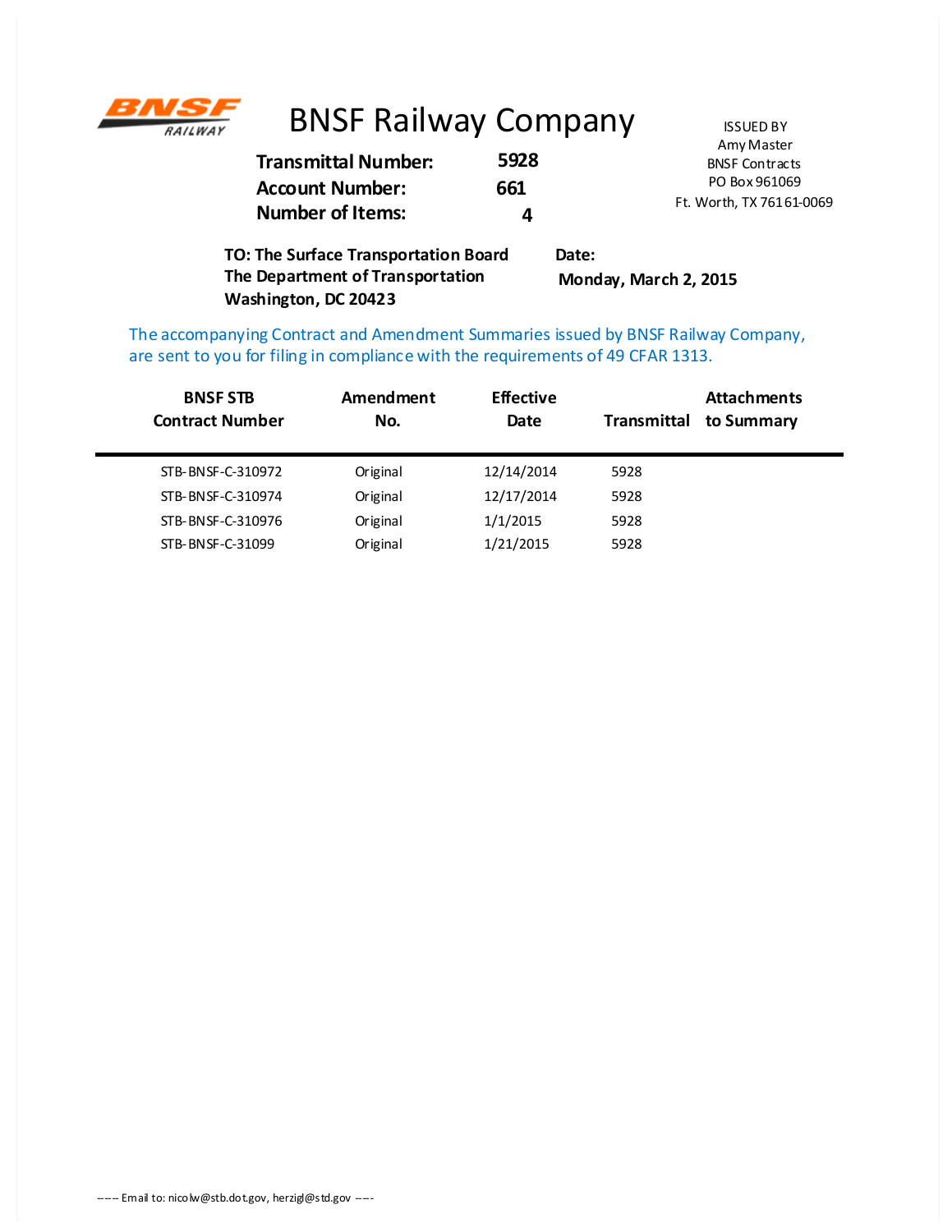

ISSUED BY Amy Master BNSF Contracts PO Box 961069 Ft. Worth, TX 76161-0069

Amended Contract Summary

|                   | Amendment     |                     |                  |
|-------------------|---------------|---------------------|------------------|
| <b>STB Number</b> | <b>Number</b> | <b>Issued</b>       | <b>Effective</b> |
| STB-BNSF-C-31099  | ' Original    | $\frac{3}{2}$ /2015 | $\ 1/21/2015\ $  |
|                   |               |                     |                  |

Attachments that apply to this Summary

**Item 5 - Participating Carriers**

BNSF Railway Company P. O. Box 961069 Ft. Worth, TX 76161-0069 **Item 25 - Destinations**

All BNSF US Stations as listed in: See Tariff item 4022

**Item 10 - Commodity**

01137-Wheat

**Item 30 - Duration of Contract**

**Effective Date:** January 21, 2015

**Term of Contract:** February 28, 2015

# **Item 35 - Rail Car Data**

No dedicated rail equipment

**Item 15 - Shipper**

Attebury Gain

# **Item 20 - Origins**

All BNSF US Stations as listed in: See Tariff item 4022

**Item 40 - Special Features**

None

### **Item 45 - Base Rate and Charges**

Price book rates in price book BNSF 4022-series

### **Item 50 - Volume**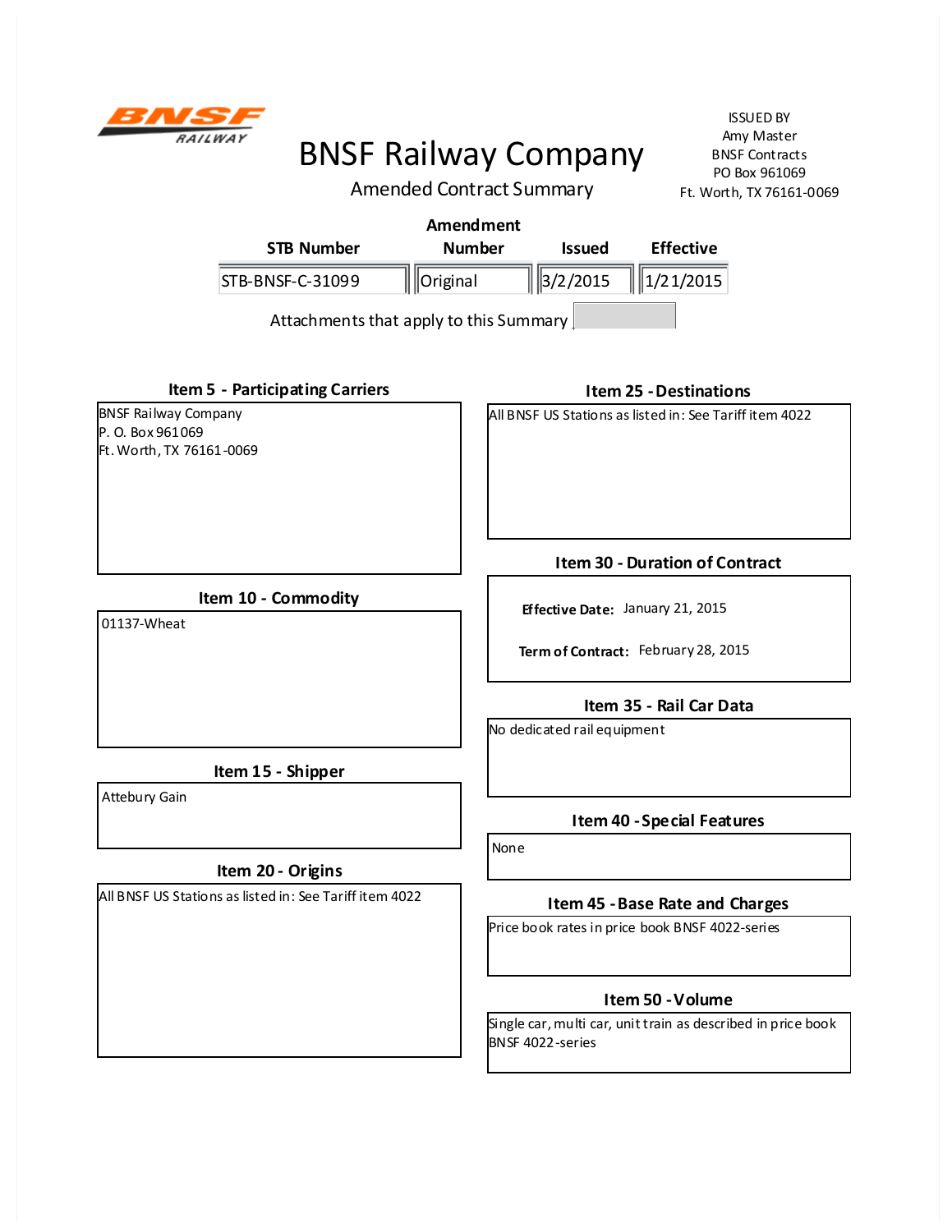

ISSUED BY Amy Master BNSF Contracts PO Box 961069 Ft. Worth, TX 76161-0069

Amended Contract Summary

| Amendment         |               |               |                  |
|-------------------|---------------|---------------|------------------|
| <b>STB Number</b> | <b>Number</b> | <b>Issued</b> | <b>Effective</b> |
| STB-BNSF-C-310972 | Original      | $\ $ 3/2/2015 | $\ $   12/14/2   |
|                   |               |               |                  |

Attachments that apply to this Summary

**Item 5 - Participating Carriers**

BNSF Railway Company P. O. Box 961069 Ft. Worth, TX 76161-0069 **Item 25 - Destinations**

All BNSF US Stations as listed in: See Tariff item 4022

**Item 10 - Commodity**

01132-Corn

**Item 15 - Shipper**

Louis Dreyfus Commodities LLC

# **Item 20 - Origins**

All BNSF US Stations as listed in: See Tariff item 4022

**Item 30 - Duration of Contract**

**Effective Date:** December 14, 2014

**Term of Contract:** May 31, 2015

# **Item 35 - Rail Car Data**

No dedicated rail equipment

### **Item 40 - Special Features**

Allowance

### **Item 45 - Base Rate and Charges**

Price book rates in price book BNSF 4022-series

### **Item 50 - Volume**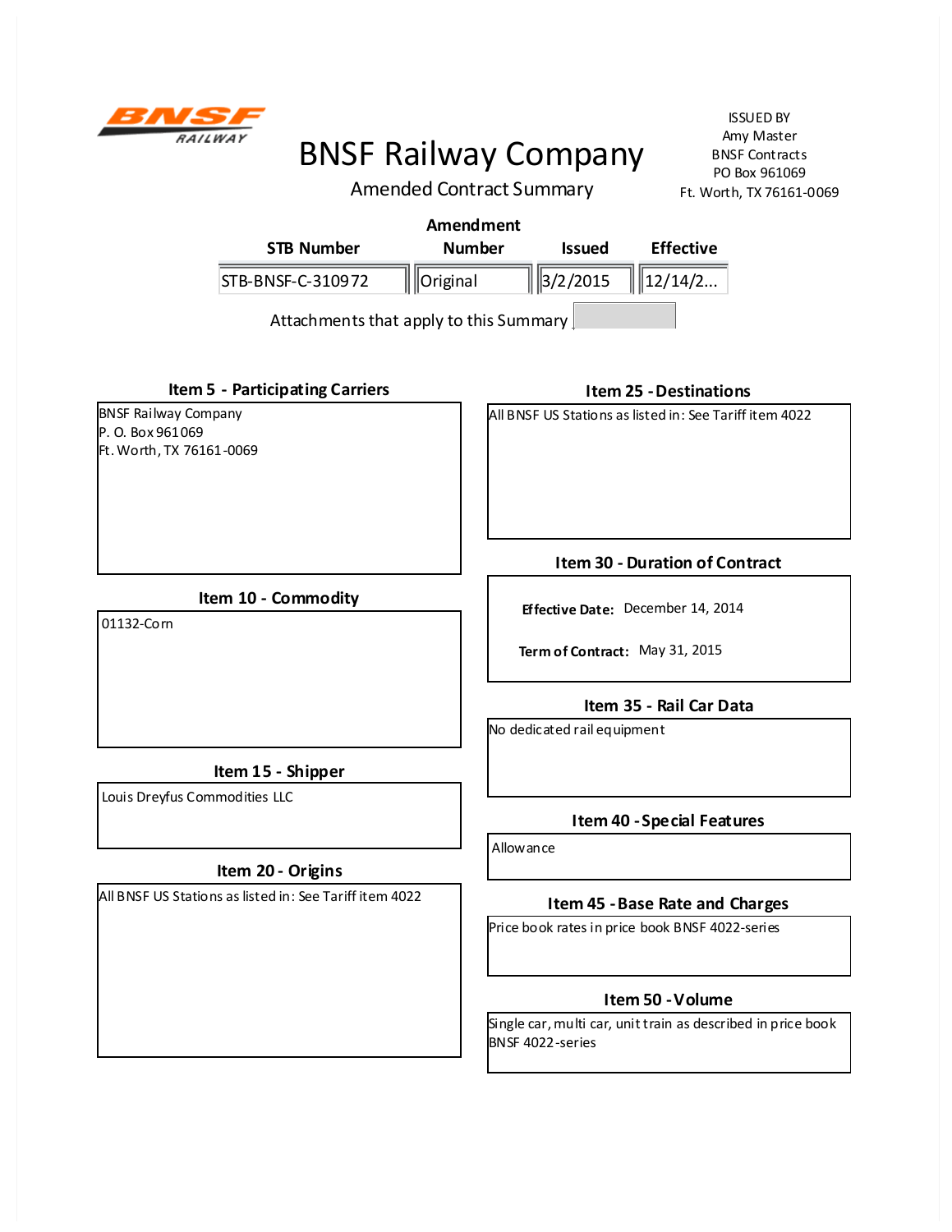

ISSUED BY Amy Master BNSF Contracts PO Box 961069 Ft. Worth, TX 76161-0069

Amended Contract Summary

| Amendment         |               |                       |                  |
|-------------------|---------------|-----------------------|------------------|
| <b>STB Number</b> | <b>Number</b> | <b>Issued</b>         | <b>Effective</b> |
| STB-BNSF-C-310974 | Original      | $\frac{1}{3}$ /2/2015 | $\ $   12/17/2   |
|                   |               |                       |                  |

Attachments that apply to this Summary

**Item 5 - Participating Carriers**

BNSF Railway Company P. O. Box 961069 Ft. Worth, TX 76161-0069 **Item 25 - Destinations**

All BNSF US Stations as listed in: See Tariff item 4022

**Item 10 - Commodity**

01132-Corn

**Item 15 - Shipper**

Kalama Export Company LLC

# **Item 20 - Origins**

All BNSF US Stations as listed in: See Tariff item 4022

**Item 30 - Duration of Contract**

**Effective Date:** December 17, 2014

**Term of Contract:** May 31, 2015

# **Item 35 - Rail Car Data**

No dedicated rail equipment

### **Item 40 - Special Features**

Allowance

### **Item 45 - Base Rate and Charges**

Price book rates in price book BNSF 4022-series

### **Item 50 - Volume**